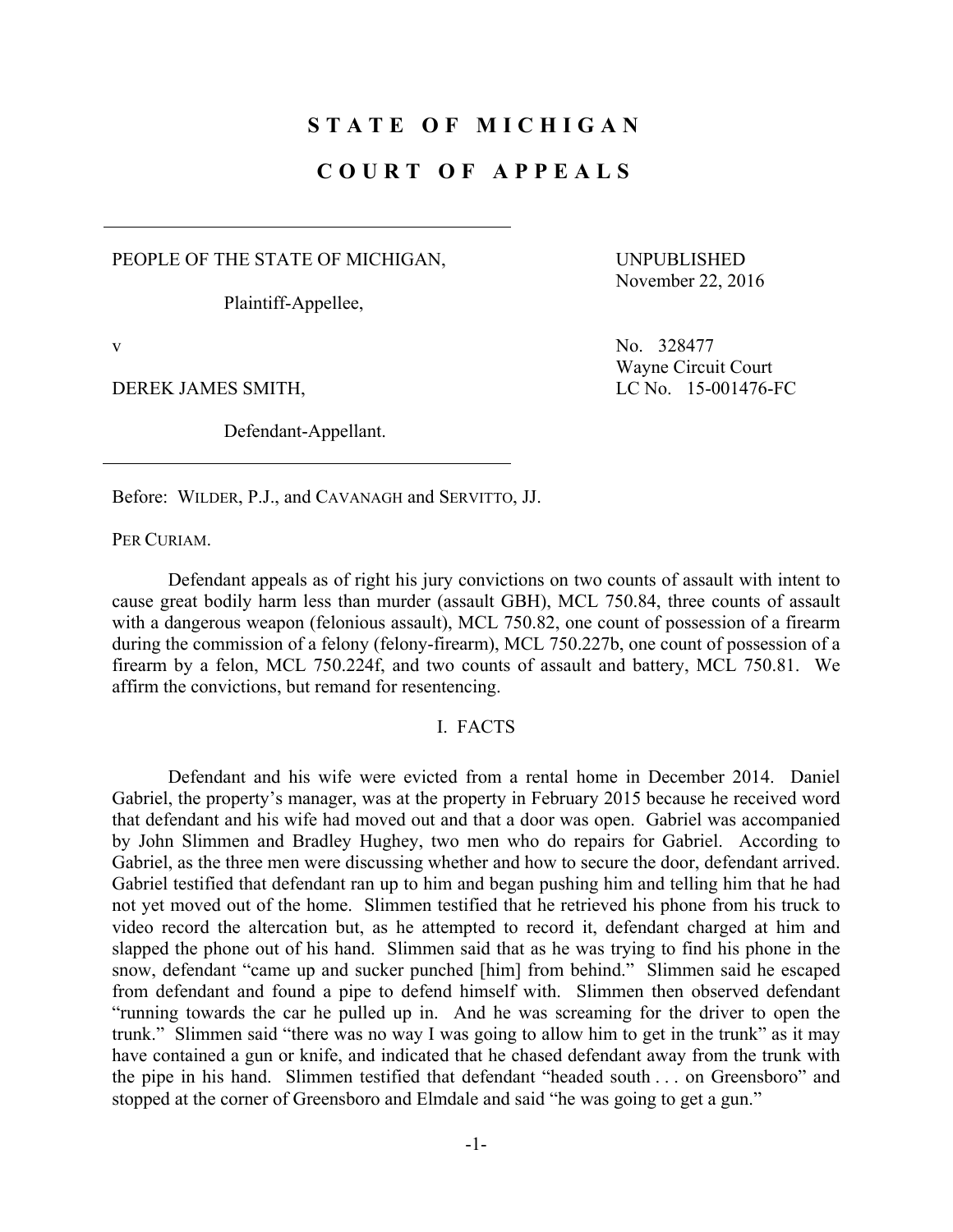Gabriel, Slimmen, and Hughey left the location, traveling south on Greensboro in separate vehicles. As Gabriel started to turn right onto Elmdale, he saw defendant running toward him, so Gabriel decided to turn back. As he was doing so, Gabriel saw defendant "raise[] up his hand with a gun" and fire two shots at Gabriel. According to Gabriel, he heard at least four more shots as he continued south on Greensboro.

 Hughey was traveling in a van behind Gabriel and observed defendant and "a buddy" as Hughey approached the intersection of Greensboro and Elmdale. Hughey testified that defendant "started shooting the gun." Hughey explained that he saw defendant "pointing [the gun] at the van" when Hughey passed him. When he was asked whether defendant was shooting at the van, Hughey answered, "Yes ma'am. But he—I don't think he was shooting at the van, no. He didn't hit the van." Hughey said that he heard three or four shots.

 Slimmen testified to observing defendant walking toward him on Elmdale. Slimmen stated that he then saw defendant pull a gun "[a]nd point it at the truck." Slimmen decided to turn toward defendant in the hope he could deter defendant or, if necessary, "run him down." Instead, however, Slimmen got stuck in a snowbank. Slimmen testified that defendant then came "racing up" and opened the passenger door of Slimmen's vehicle. Slimmen was able to get the vehicle out of the snowbank and, as he was driving away, he "hear[d] [his] truck getting hit. It sounded like somebody was stoning my truck."

 According to Gabriel and Slimmen, the three men met up and inspected their vehicles. Gabriel said neither he nor Hughey found bullet holes in their vehicles, but that Slimmen found one in his passenger door. Slimmen indicated that a subsequent inspection revealed "another bullet hole . . . in the back of the truck."

 Defendant acknowledged arguing with Gabriel and pushing him, "smack[ing]" Slimmen's phone out of his hand, and hitting Slimmen. However, he explained that he ran from the scene to his new nearby home because he was threatened by Hughey. Defendant said that he met up with his cousin and asked him to meet defendant "around the corner," because defendant needed help removing items from the rental home. Defendant's description of what happened as he was returning to the rental home is as follows:

 As I approach like the middle of Elmdale, . . . my cousin is on the corner. I hear the gunshots. I hear two shots. When I heard that I fall backwards and I lays down on the grounds. And . . . after the shots come out, I hear them whistle past me, two shots. Just like that. . . .

According to defendant, he started to run but he saw Slimmen's vehicle "go into the bank." "I opened up the door to see if he was hit," defendant stated, "[a]nd when he looked back, he still had the pole in his hand and he was going like to hit me with it." Defendant said that he "just shut the door" and ran. Defendant denied having a weapon in his possession and that he shot at anyone.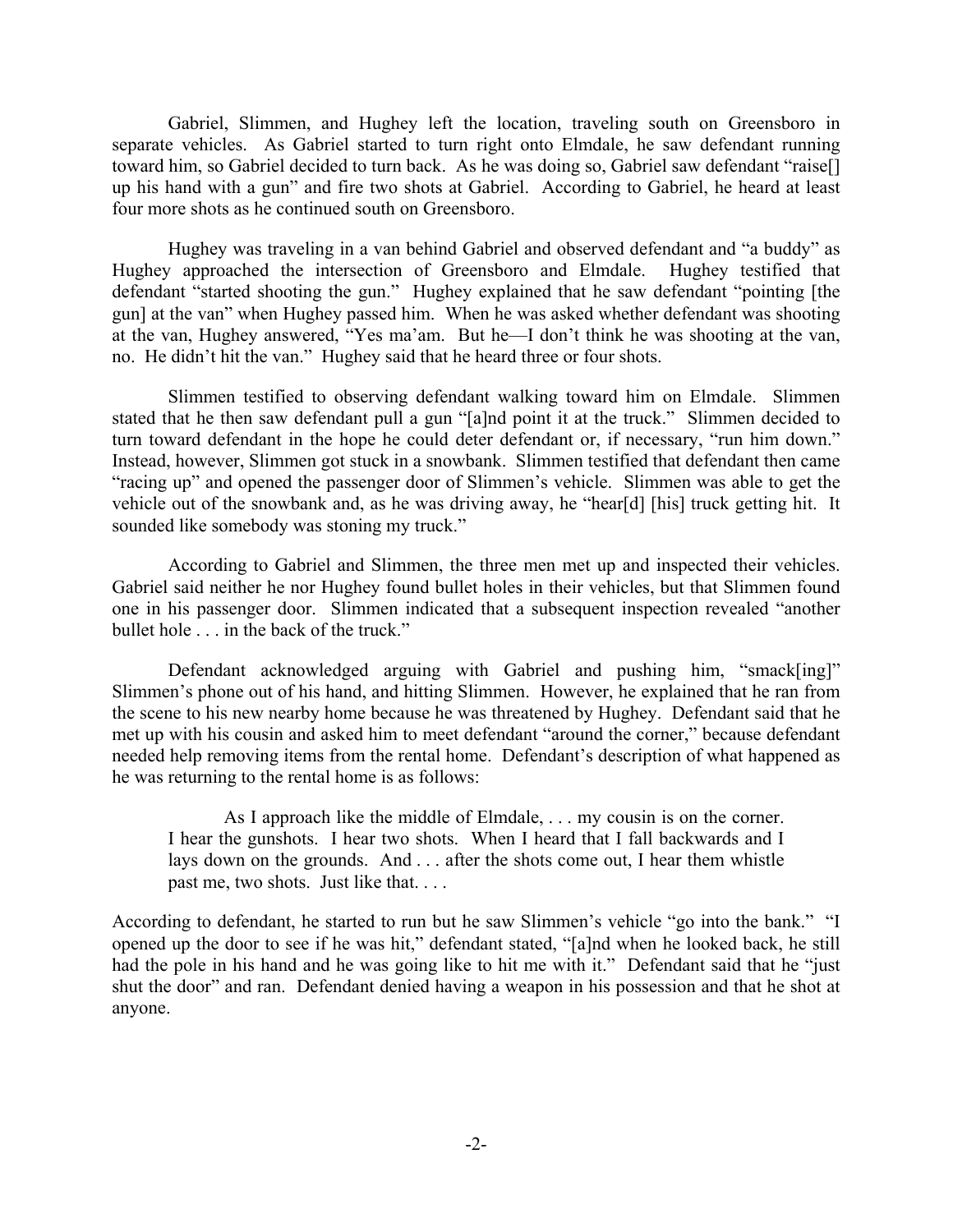#### II. ANALYSIS

### A. DIRECTED VERDICT

 Defendant first argues that the trial court erred in denying his motion for a directed verdict on three counts of assault with intent to murder. But he was not convicted of those charges. Nonetheless, defendant argues that he was prejudiced by the denial of his motion because the jury may have reached a compromised verdict. However, even if we were to agree that those charges were improperly submitted to the jury, prejudice is not assumed. *People v Graves*, 458 Mich 476, 486; 581 NW2d 229 (1998). That is, reversal may only be warranted when there is "sufficiently persuasive indicia of jury compromise," *id*. at 487, and, here, defendant merely speculates that the jury may have reached a compromise verdict—despite the instructions that were given to the jury. See *id*. at 486. Accordingly, this claim is without merit.

#### B. SUFFICIENCY OF THE EVIDENCE

 Defendant next argues that there was insufficient evidence presented to support his two assault GBH convictions. The victims of these two assaults are Gabriel and Slimmen. The elements of the crime are: "(1) an attempt or threat with force or violence to do corporal harm to another (an assault), and (2) an intent to do great bodily harm less than murder." *People v Brown*, 267 Mich App 141, 147; 703 NW2d 230 (2005) (internal quotation marks and citation omitted). Defendant argues that insufficient evidence was adduced to support a finding that he had the specific intent to cause great bodily harm to either Gabriel or Slimmen.

 "Claims of insufficient evidence are reviewed de novo." *People v Kloosterman*, 296 Mich App 636, 639; 823 NW2d 134 (2012). "A court reviewing the sufficiency of the evidence must view the evidence in the light most favorable to the prosecution and determine whether the evidence was sufficient to allow any rational trier of fact to find guilt beyond a reasonable doubt." *Id*. "All conflicts in the evidence must be resolved in favor of the prosecution." *People v Kanaan*, 278 Mich App 594, 619; 751 NW2d 57 (2008).

 "Intent to do great bodily harm is intent to do serious injury of an aggravated nature." *People v Russel*, 297 Mich App 707, 721; 825 NW2d 623 (2012). "Intent to cause serious harm can be inferred from the defendant's actions, including the use of a dangerous weapon or the making of threats." *People v Stevens*, 306 Mich App 620, 629; 858 NW2d 98 (2014). "[A]ctual injury to the victim is not an element of the crime . . ." *Id*. "[B]ecause it can be difficult to prove a defendant's state of mind on issues such as . . . intent, minimal circumstantial evidence will suffice to establish the defendant's state of mind . . . ." *Kanaan*, 278 Mich App at 622.

 Defendant suggests the fact that Gabriel's and Hughey's vehicles were "not struck" by a bullet shows that he did not have the requisite intent. That the gunshots fired missed Gabriel's truck does not preclude a rational jury from inferring that defendant intended to cause Gabriel great bodily harm; Gabriel could simply have been lucky that he was not shot. Also, Gabriel said that defendant was "running back towards me" before the shooting. If defendant did not intend to shoot Gabriel, and was intentionally aiming high or low as defendant suggests, then he would have no motive to close the gap to Gabriel before shooting. If he intended to cause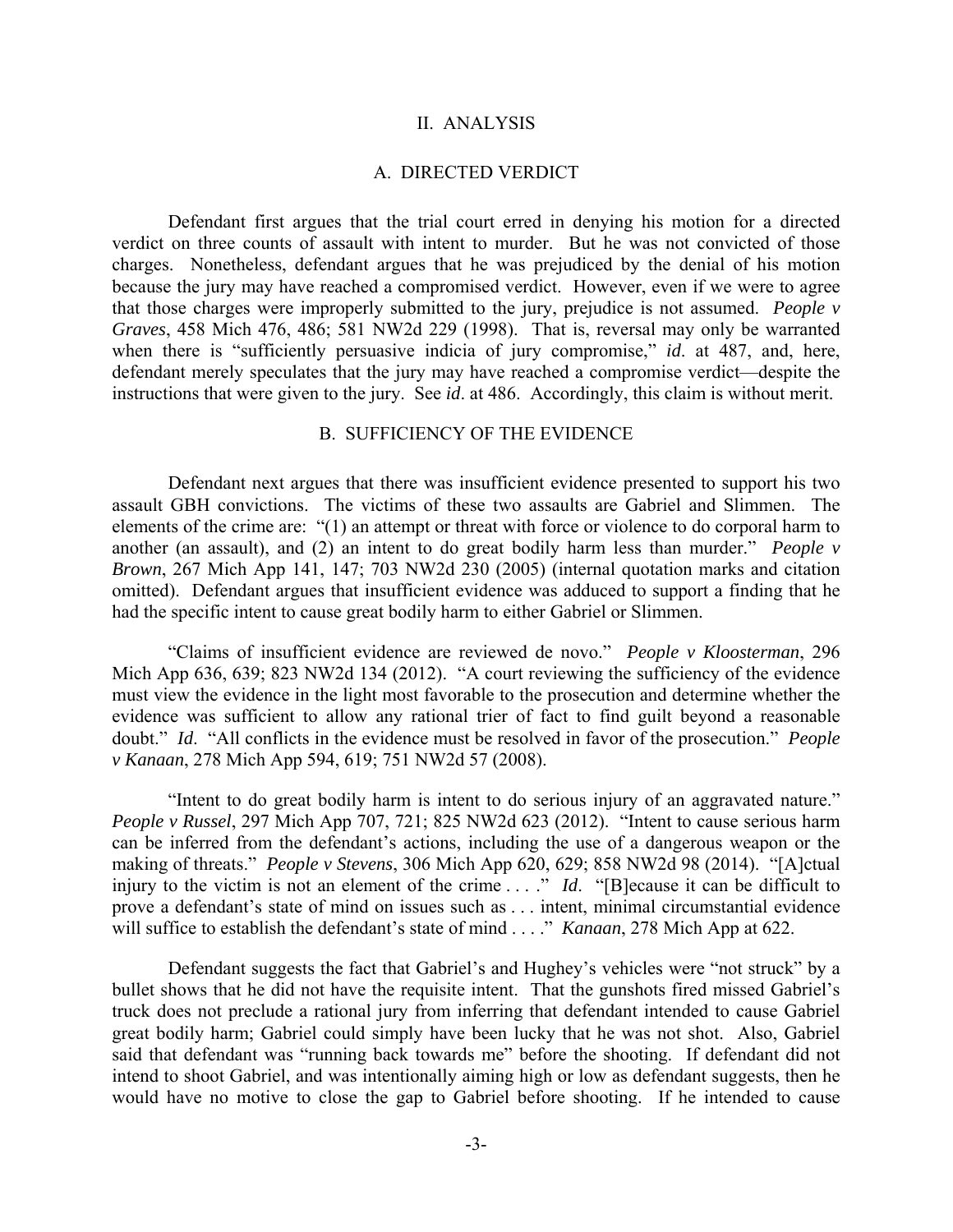Gabriel great bodily harm, however, then it is reasonable to conclude he was running toward Gabriel because he wanted to shoot from a closer range. And testimony established that defendant was very upset and physically confrontational with Gabriel prior to the shooting.

 As for Slimmen, defendant argues that "when [he] attempted to enter the truck, without having his gun ready to shoot Mr. Slimmen, it is difficult to believe that he had ... specific intent" to cause great bodily harm less than murder. However, assuming defendant was not ready to shoot, it is possible to conclude from the evidence that defendant thought Slimmen had been shot when he opened the passenger door to the truck. When asked by the trial court why he opened Slimmen's door, defendant answered, "I didn't know if he got hit, because it went through his car. But I heard it hit his car." This testimony also undermines defendant's assertion on appeal that the bullet holes in Slimmen's truck "plainly occurred when the vehicle was driving away."

 Even if the jury did not find that defendant intended to cause Slimmen great bodily harm less than murder before the truck drove out of the snowbank, it could have found that he formed such an intent at that point, as evidenced by defendant firing at Slimmen as he was driving away.

 Defendant also engaged in a physical altercation with Slimmen because Slimmen appeared to be recording defendant on his phone. And there was testimony that, after being chased away by a pipe-wielding Slimmen, defendant indicated that he would return with a gun. A "live round" was found on the porch of defendant's nearby residence, which can be viewed as evidence of defendant manipulating a loaded gun at the residence before returning to the rental home.

In summary, defendant's assault GBH convictions are supported by sufficient evidence.

## C. SENTENCING

 Defendant next argues that offense variables (OVs) 16 and 19 were incorrectly scored. We agree.

 "Under the sentencing guidelines, the circuit court's factual determinations are reviewed for clear error and must be supported by a preponderance of the evidence. Whether the facts, as found, are adequate to satisfy the scoring conditions prescribed by statute, i.e., the application of the facts to the law, is a question of statutory interpretation, which an appellate court reviews de novo." *People v Hardy*, 494 Mich 430, 438; 835 NW2d 340 (2013) (footnotes omitted).

 OV 16 addresses property damage. MCL 777.46(1). The variable applies to the offense categories of crimes against property, MCL 777.22(2), crimes against public order or public trust, MCL 777.22(4), and crimes against public safety, MCL 777.22(5). It only applies to crimes against a person for a home invasion or an attempted home invasion in violation of MCL 750.110a. MCL 777.22(1); *People v Kimble*, 470 Mich 305, 312; 684 NW2d 669 (2004). In this case, as argued by defense counsel during sentencing, defendant was not charged with a property offense, although the prosecution could have possibly charged defendant with "malicious destruction of property." Defendant was also not charged with a home invasion offense. Therefore, the trial court erred in assessing one point under OV 16.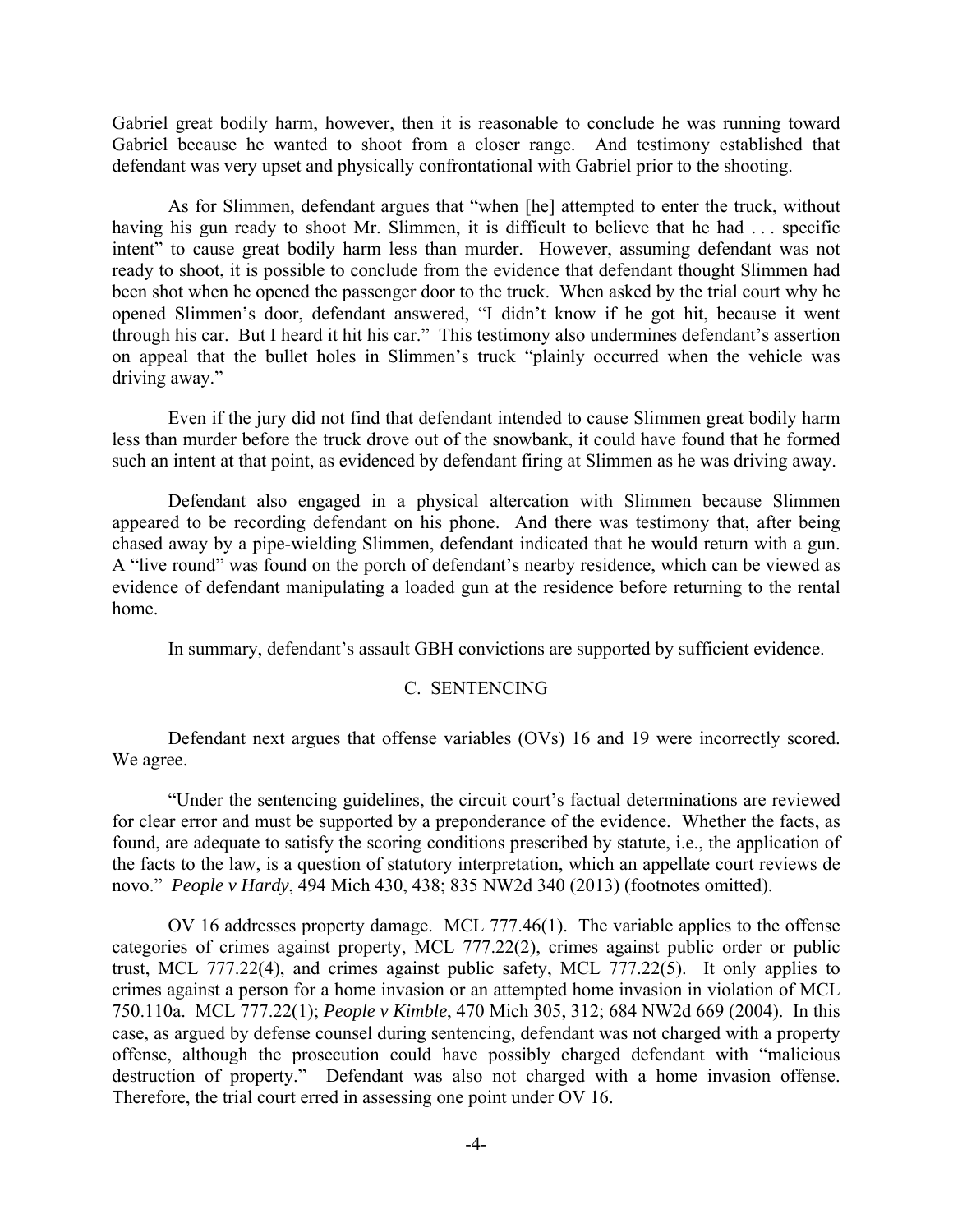OV 19 addresses interference with the administration of justice or the rendering of emergency services. MCL 777.49. The trial court assessed 15 points under OV 19 after concluding that defendant knocked the phone out of the hand of one of the victim's as he was attempting to videotape defendant's behavior that day with the purpose to interfere with the administration of justice. "[T]he only reason they would be trying to document [defendant's] behavior that day is for the purpose of justice as it relates to the - - not only the eviction proceedings, but even the assault that was going on . . . ." Further, the court noted, after knocking the phone out of the person's hand and into a snow pile, defendant then attacked the person who was trying to look for their phone and "he could have been trying to get his phone to call help or call for 9-1-1." Defense counsel objected to the scoring, arguing that defendant was not charged with that particular crime and there was no evidence of any of the victims threatening to call the police before defendant knocked the phone out of one of the victim's hands. That is, defendant could have knocked the phone out of the person's hand for any number of reasons, not merely to stop a call for assistance.

 Under MCL 777.49(b), 15 points may be assessed when "[t]he offender used force or the threat of force against another person or the property of another person to interfere with, attempt to interfere with, or that results in the interference with the administration of justice or the rendering of emergency services." However, as defendant argues on appeal, the events relating to the phone did not occur during, or even after, the sentencing offense of assault GBH. "Offense variables must be scored giving consideration to the sentencing offense alone, unless otherwise provided in the particular variable." *People v McGraw*, 484 Mich 120, 133; 771 NW2d 655 (2009) (footnote omitted). In *People v Smith*, 488 Mich 193; 793 NW2d 666 (2010), our Supreme Court held that "because the circumstances described in OV 19 expressly include events occurring *after* the completion of the sentencing offense, scoring OV 19 necessarily is not limited to consideration of the sentencing offense." *Id*. at 195 (emphasis added). However, the events relating to the phone neither occurred during nor after the completion of the sentencing offense of assault GBH; rather, they occurred well before defendant even announced that he was going to get a gun. Accordingly, it was plain error for the trial court to score OV 19 at 15 points.

 Defendant was scored a total of 40 PRV points and 56 OV points, placing him in PRV Level D and OV Level V, with a minimum sentence range under the guidelines as a second habitual offender of 29 to 71 months. MCL 777.65; MCL 777.21(3)(a). If OV 16 is properly scored at zero points and OV 19 is properly scored at zero points, defendant's OV score would be reduced to 40 points, which is OV Level IV, and his minimum sentence range would be 19 to 47 months. See MCL 777.65; MCL 777.21(3)(a). Thus, defendant was prejudiced by the trial court's scoring errors and he is entitled to resentencing.

 Further, in rendering defendant's sentence, the trial court indicated that its "practice" is to sentence a defendant "to the top of [the] guidelines" following a jury trial; thus, defendant was sentenced to 71 months to ten years for the offenses of assault GBH. On appeal, defendant argues that the trial court improperly penalized him for exercising his right to a jury trial and failed to render an individualized sentence. After review of these unpreserved issues for plain error affecting defendant's substantial rights, we agree. See *People v Carines*, 460 Mich 750, 763; 597 NW2d 130 (1999).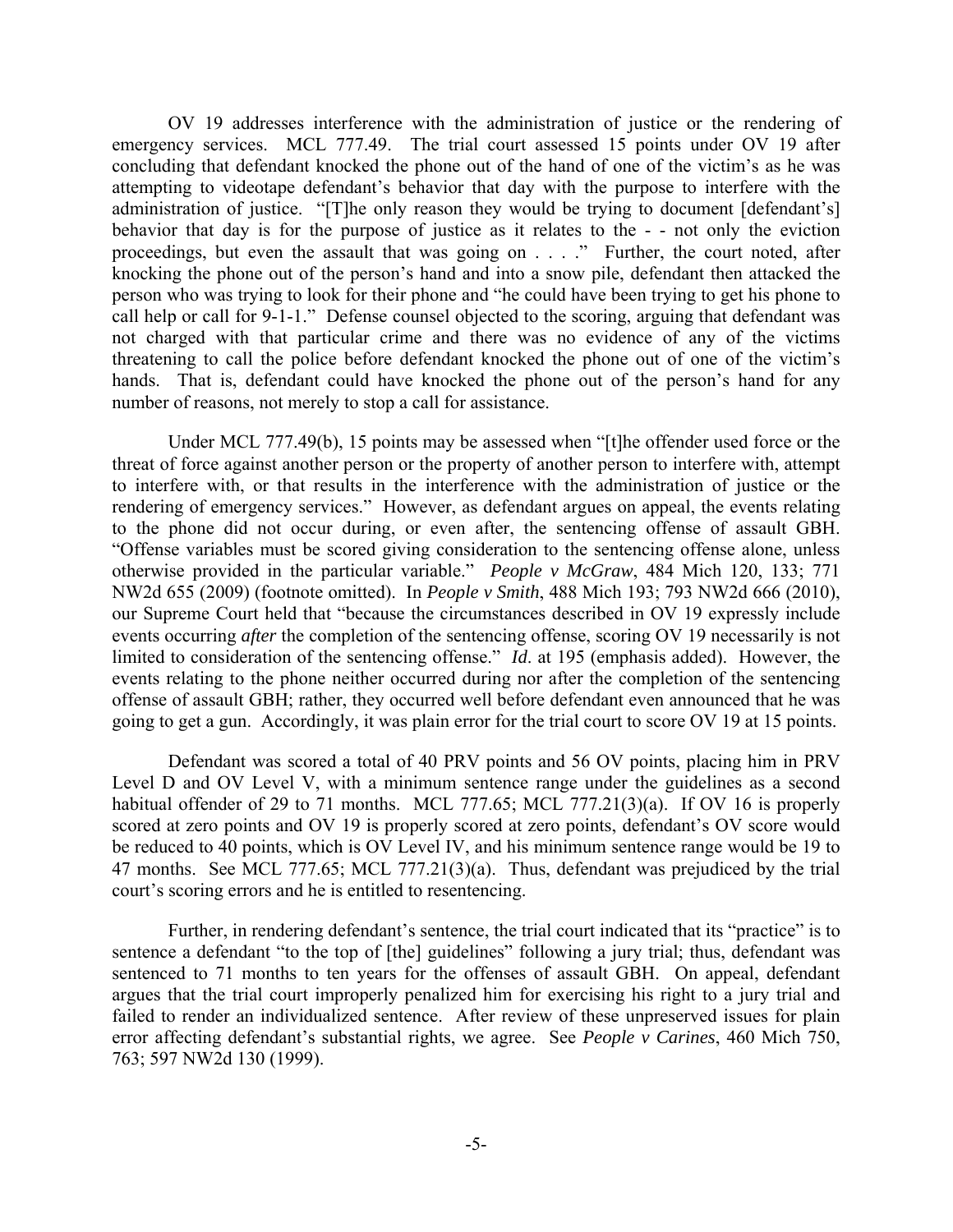Criminal defendants have a constitutional right to a jury trial, US Const, Am VI; Const 1963, art 1, § 20, which is violated if a defendant is penalized at sentencing for exercising his right. *People v Mosko*, 190 Mich App 204, 211; 475 NW2d 866 (1991). Further, "Michigan's Legislature has determined that the proper approach to sentencing is to favor individualized sentencing for every defendant." *People v Sabin (On Second Remand)*, 242 Mich App 656, 661; 620 NW2d 19 (2000); see also MCL 769.8. "Therefore, a trial court has been given broad discretion, within limits fixed by law, to tailor a sentence to the circumstances of each case and each offender . . . ." *Sabin (On Second Remand)*, 242 Mich App at 661. "Individualized sentencing furthers the goal of rehabilitation by respecting the inherent dignity of each person the law deprives of freedom, civil rights, or property." *People v Heller*, Mich App  $\cdot$ ,  $\cdot$ ; NW2d (2016) (Docket No. 326821); slip op at 3.

 In this case, the trial court sentenced defendant pursuant to its "practice" of sentencing defendants "to the top of your guidelines" following a jury trial. According to the court, the purpose of its practice is "not to punish people for exercising their right to go to trial," but to "reward[] people who accept—who accept responsibility for their behavior and plead guilty in advance of trial." The distinction drawn by the trial court is unconvincing. The court's statement that its practice rewards defendants who plead guilty strongly implied that those defendants are not as a matter of routine sentenced to the high end of their minimum sentence range. Thus, had defendant pleaded guilty, he would have received a lesser sentence. The court may not have intended to punish defendant for exerting his Fifth Amendment rights, but the impact is the same regardless.

Further, "[a] sentence is invalid if the court conforms the sentence to a local sentencing policy rather than imposing an individualized sentence." *People v Catanzarite*, 211 Mich App 573, 583; 536 NW2d 570 (1995), citing *People v Chapa*, 407 Mich 309; 284 NW2d 340 (1979). In *Chapa*, the trial court sentenced the defendant to a minimum of eight years imprisonment for delivery of and conspiracy to deliver heroin. *Id*. at 310. The court held that a county program "concerning heroin" "removes much of the discretion that the court might otherwise have relative to sentences" and determined that it had an "obligation" to sentence defendant to prison. *Id.* The Michigan Supreme Court, guided by the principle that "[f]or most crimes, the policy is for individualized sentencing," held that "[t]he sentencing judge erred here in limiting his discretion in accordance with the stated local policy." *Id*. at 311. The Court remanded for resentencing on that basis. *Id*.

 Similarly, in this case it is clear that the trial court sentenced defendant in accordance with its stated policy. Further, the trial court indicated that the imposed sentenced was a matter of chance when it told defendant after explaining its policy that "it just so happens that you came on here on that day because . . . our normal judge was busy. And I don't know what he normally does, but that's what I do." Thus, the trial court erred by failing to provide defendant with individualized sentencing.

 It is not clear, however, "that the error affected the outcome of the lower court proceedings," *Carines*, 460 Mich at 763, as the court could have sentenced defendant to the high end of the range even if it was not adhering to a practice of doing so. But to take the court at its word, it is clear that the court did not consider anything about the circumstances of this defendant and this crime when imposing sentence. It simply followed a rote practice that, as